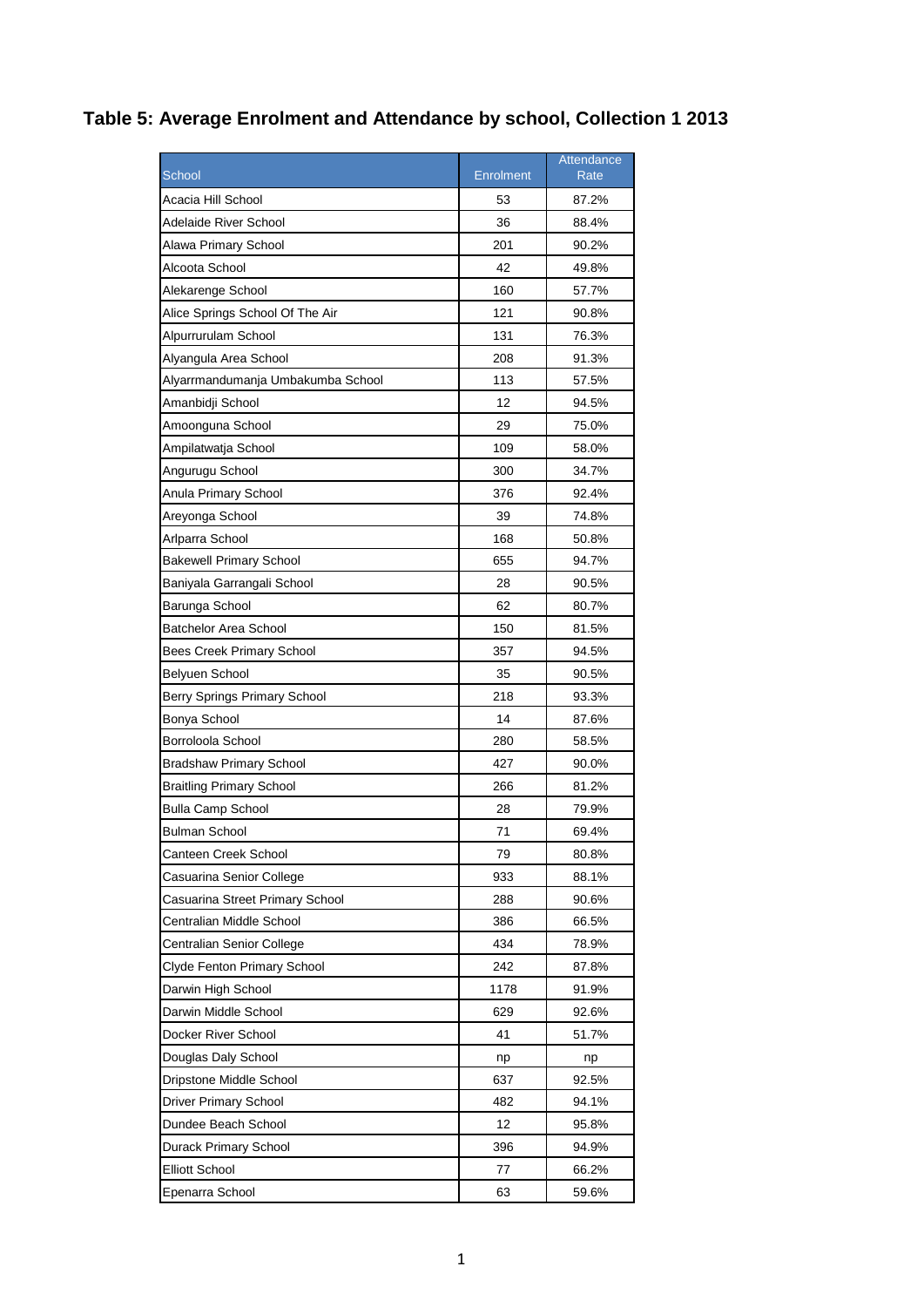|                                      |                  | Attendance |
|--------------------------------------|------------------|------------|
| School                               | <b>Enrolment</b> | Rate       |
| Finke School                         | 35               | 54.1%      |
| Gapuwiyak School                     | 294              | 60.7%      |
| Gillen Primary School                | 293              | 88.1%      |
| Girraween Primary School             | 424              | 94.1%      |
| <b>Gray Primary School</b>           | 329              | 90.4%      |
| Gunbalanya School                    | 307              | 58.9%      |
| Haasts Bluff School                  | 35               | 77.8%      |
| Harts Range School                   | 109              | 65.0%      |
| <b>Henbury School</b>                | 91               | 89.9%      |
| <b>Howard Springs Primary School</b> | 249              | 93.2%      |
| Humpty Doo Primary School            | 392              | 90.9%      |
| Imanpa School                        | 29               | 70.6%      |
| Jabiru Area School                   | 291              | 76.1%      |
| Jilkminggan School                   | 116              | 61.1%      |
| Jingili Primary School               | 340              | 92.3%      |
| Kalkaringi School                    | 154              | 83.5%      |
| Karama Primary School                | 236              | 87.9%      |
| Katherine High School                | 647              | 76.2%      |
| Katherine School Of The Air          | 224              | 99.2%      |
| Katherine South Primary School       | 403              | 90.0%      |
| Kiana School                         | np               | np         |
| Kintore Street School                | 20               | 91.6%      |
| Lajamanu School                      | 203              | 50.7%      |
| Laramba School                       | 64               | 63.5%      |
| Larapinta Primary School             | 288              | 92.4%      |
| Larrakeyah Primary School            | 392              | 89.9%      |
| Leanyer Primary School               | 521              | 92.9%      |
| Ludmilla Primary School              | 112              | 87.1%      |
| MacFarlane Primary School            | 200              | 85.0%      |
| Malak Primary School                 | 283              | 87.9%      |
| Mamaruni School                      | 85               | 74.0%      |
| Maningrida School                    | 696              | 52.2%      |
| Manunda Terrace Primary School       | 223              | 87.6%      |
| Manyallaluk School                   | 21               | 85.5%      |
| Mataranka School                     | 48               | 84.9%      |
| Mbunghara School                     | np               | np         |
| Middle Point School                  | 25               | 81.6%      |
| Milikapiti School                    | 86               | 80.6%      |
| Milingimbi School                    | 344              | 47.9%      |
| Millner Primary School               | 230              | 84.8%      |
| Milyakburra School                   | 29               | 89.1%      |
| Minyerri School                      | 195              | 88.9%      |
| Moil Primary School                  | 318              | 90.5%      |
| Moulden Primary School               | 409              | 84.7%      |
| Mount Allan School                   | 83               | 56.3%      |
| Mulga Bore School                    | 27               | 36.9%      |
| Murray Downs School                  | 37               | 79.7%      |
| Mutitjulu School                     | 23               | 65.2%      |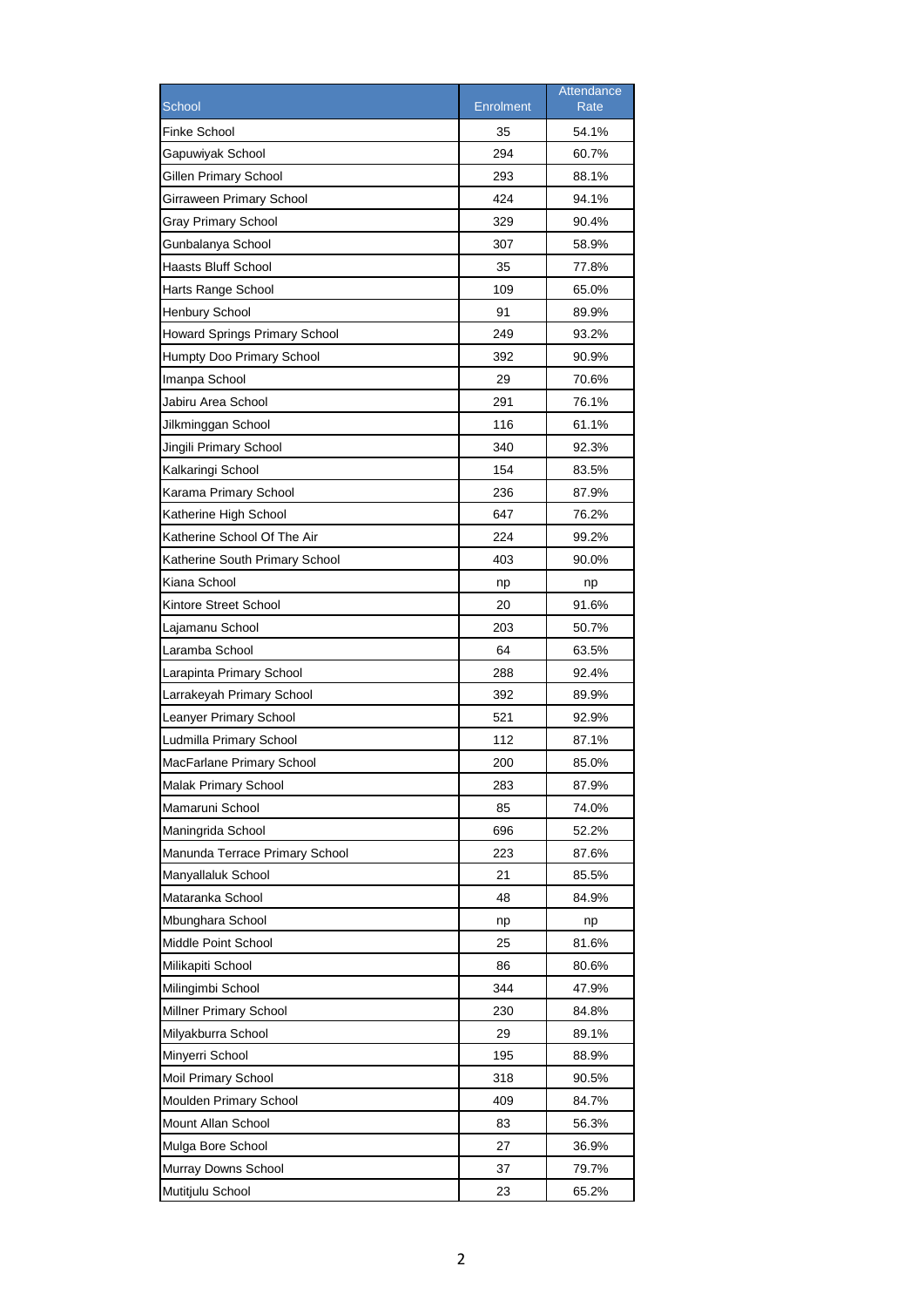|                                          |                  | Attendance |
|------------------------------------------|------------------|------------|
| School                                   | <b>Enrolment</b> | Rate       |
| Nakara Primary School                    | 488              | 92.5%      |
| Nemarluk School                          | 140              | 89.0%      |
| <b>Neutral Junction School</b>           | 14               | 68.9%      |
| Newcastle Waters School                  | 13               | 83.6%      |
| Nganambala School                        | 21               | 81.1%      |
| Nganmarriyanga School                    | 121              | 68.6%      |
| Ngukurr School                           | 321              | 66.8%      |
| Nhulunbuy High School                    | 252              | 89.7%      |
| Nhulunbuy Primary School                 | 578              | 89.8%      |
| Nightcliff Middle School                 | 225              | 88.6%      |
| <b>Nightcliff Primary School</b>         | 494              | 90.2%      |
| Northern Territory Open Education Centre | 414              | 100.0%     |
| Ntaria School                            | 151              | 61.2%      |
| Numbulwar School                         | 179              | 59.0%      |
| Nyirripi School                          | 52               | 46.1%      |
| <b>Palmerston Senior College</b>         | 495              | 87.2%      |
| Papunya School                           | 122              | 47.1%      |
| Parap Primary School                     | 497              | 94.8%      |
| Peppimenarti School                      | 47               | 91.0%      |
| Pigeon Hole School                       | 16               | 78.6%      |
| Pine Creek School                        | 47               | 79.7%      |
| Pularumpi School                         | 82               | 83.0%      |
| Ramingining School                       | 246              | 59.7%      |
| Robinson River School                    | 77               | 63.8%      |
| Rockhampton Downs School                 | np               | np         |
| Rosebery Middle School                   | 656              | 89.1%      |
| Rosebery Primary School                  | 431              | 93.3%      |
| Ross Park Primary School                 | 461              | 94.1%      |
| Sadadeen Primary School                  | 210              | 83.2%      |
| Sanderson Middle School                  | 405              | 89.3%      |
| Shepherdson College                      | 674              | 48.0%      |
| <b>Stirling School</b>                   | 25               | 45.7%      |
| <b>Stuart Park Primary School</b>        | 556              | 93.1%      |
| Taminmin College                         | 1021             | 88.5%      |
| <b>Tennant Creek High School</b>         | 174              | 69.9%      |
| <b>Tennant Creek Primary School</b>      | 430              | 73.8%      |
| Timber Creek School                      | 71               | 82.3%      |
| <b>Tipperary Station School</b>          | np               | np         |
| Titjikala School                         | 23               | 53.2%      |
| <b>Tivendale School</b>                  | 44               | 100.0%     |
| Ti Tree School                           | 98               | 57.3%      |
| Urapunga School                          | 37               | 80.1%      |
| Wagaman Primary School                   | 309              | 91.1%      |
| Wallace Rockhole School                  | 20               | 56.7%      |
| Walungurru School                        | 63               | 75.6%      |
| Wanguri Primary School                   | 433              | 89.9%      |
| Warruwi School                           | 128              | 74.7%      |
| Watarrka School                          |                  |            |
|                                          | np               | np         |